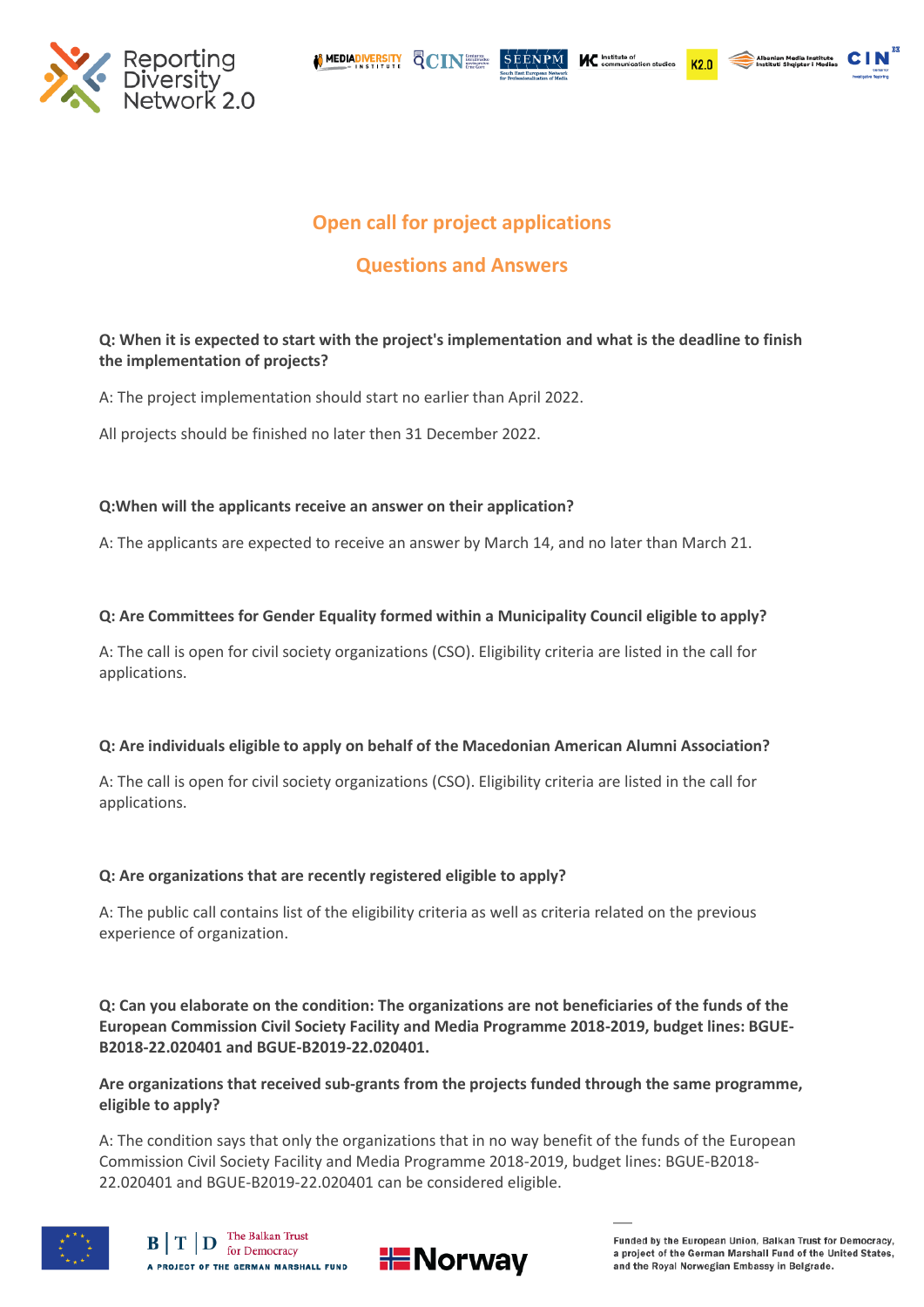QCINE

 $K2n$ 



#### **Q: Are organisations members of the SEENPM eligible to apply if they are not involved in project in any way, either formally or informally?**

**MEDIADIVERSITY** 

A: You can apply as long as the organisation is not beneficiary of the funds of the European Commission Civil Society Facility and Media Programme 2018-2019, budget lines: BGUE-B2018-22.020401 and BGUE-B2019-22.02040.

**Q: If a potential applicant wishes to apply in partnership with a private radio, that would mean dedicating some budget to cover for the radio technicians working on the show, and a lumpsum payment per radio show episode to cover for the radio broadcasting.** 

A: Please look at the instructions in the budget and make sure the items you budget follows the given instructions. E.g. the budget states that the budget can be directed on promotional activities, if the radio is used to promote the project, some sort of costs can be accepted, as long as they are in line with instructions.

#### **Q: Can local media we partner with receive funds under this call?**

A: The RDN 2.0 project partners will sign contract with selected CSO that need to fulfil the eligibility criteria. Partnerships with media are welcomed, but no funds can be directly transferred to media outlets. When budgeting please make sure you follow the instructions. The budget states that the budget can be directed on promotional activities, so funds directed at promotional activities are eligible direct cost.

#### **Q: Is the lease of media space (broadcasting jingles, audio spots and shows) an eligible cost in the project?**

A: The project budget document, which is attached to the public call, provides examples of eligible costs.

#### **Q: Can we charge under the office costs budget line material for musical instruments such as: reeds, strings, rubber bands, cork, etc., because these material are office costs for musicians?**

A: Document Annex 2, (project budget) specifies exactly what office costs are. If the costs you have specified in the question related to the implementation of activities, in that case these costs are direct activity costs or equipment costs. In any case, you must take into account the maximum percentage of these costs in the total amount of budget for the project.

#### **Q: Do the media that we partner with, need to sign a declaration of intent or something similar?**

A: Partnerships with media are welcomed and an added value of the projects. Signed declaration of cooperation with the media is a good guaranty of this cooperation, but it is not mandatory.